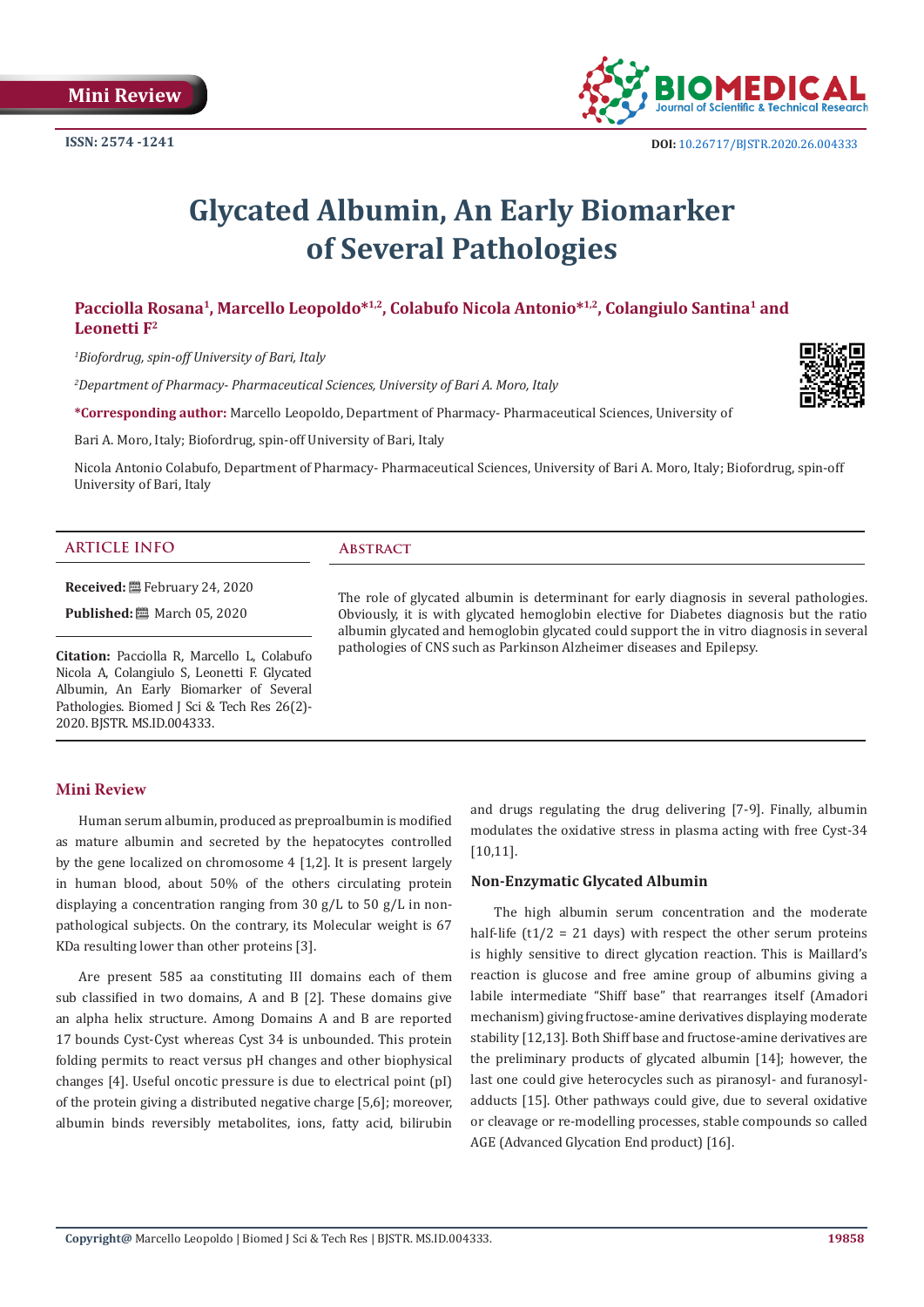Albumin with respect to Hemoglobin is more sensitive to Amadori reaction that Hemoglobin because the first reacts with free glucose whereas the last one is an intracellular protein. In addition, both albumin short half-life and the availability of albumin N-lysine groups shows leads to consider low the reactivity of N-valine present on β-chain of Hb with respect to N-lysine groups. The glycation rate of albumine is 4.5-fold higher than hemoglobin and the glycated hemoglobin/albumin ratio is 1:2,9 [17]. The most important nucleophilic addition groups of albumins are Lys, and Cyst and arginine although the most important fragment is Lys-525 where about 30% of final product is obtained [18,19]. When Cys 34 is involved, albumin is strongly modified in particular is reduced antioxidative properties of protein depicting a pathologic phenotype of protein [20].

High glycated albumin concentration, due to AGE products, several organs such as coronary arteries, cardiovascular system kidney and CNS could give several diseases due to AGE-RAGE interaction. RAGE are specific AGE receptors localized on endothelial glial system, macrophages and muscle [21]. AGE-RAGE interaction stimulates the kB nuclear factor the modulates proinflammatory molecules IL-1, IL-6, IL-8 TNF-a and compounds involved in atherosclerotic events such as ICAM-1 and VCAM-1. The first most important aspect due to the activation of these pathways is the presence of ROS that leads to complications in particular at middle long term of Diabetes Mellitus. At kidney level, glycated albumin stimulates epithelial cells producing pro-oxidative molecules that are involved in several kidney disease [22,23]. At CNS level AGE compounds stimulates oxidative stress and consequently, the neuro-inflammatory processes. Several diseases seem to be related to the presence of AGE in CNS, such as Parkinson, Alzheimer, Huntington pathology [24,25]. In Alzheimer disease AGE are accumulated in pyramidal neuron where both lysosomes and endosomes could give macro complex with β-amyloid, MAPtau and APO-E4 molecules. Moreover, glycated albumin could overexpress APP inducing an accumulation of β-amyloid plaques. In Parkinson's disease AGE compounds links α-synuclein producing macro-compounds with high cytotoxicity [26].

#### **Advantages of Glycated Albumin as Early Biomarker**

Glycated albumin although is a biomarker almost unknown, is middle term a glycaemic parameter because of its hal-life  $(T1/2 = 20$  days) with respect to HbA1c. In fact, glycated albumin early gives the status of glycemic compensation and so is useful in monitoring fast changes of glycaemic parameter [27,28]. In addition, considering that the glycosylation reaction is easier with albumin than haemoglobin could be considered a specific biomarker in cardiovascular risk [29]. Moreover, as previously illustrated, promotes inflammatory steps endothelial dysfunction the renal fibrosis and atheroma plaques [29,30]. The most important parameters employed in evaluating diabetic patients

are glycated haemoglobin and plasmatic glucose. The first is a longterm biomarker whereas the last one is for daily evaluation (24 h). However, the glycated haemoglobin values should be actually weighed in patients affected by haemolytic anaemia, in the presence of iron deficiency, and in subject in haemodialysis [31,32].

In fact, in haemolytic anaemia and other pathologies that cause erythrocytes mechanic disruption is possible find lower HbA1C values whereas this value could be higher in iron deficiency anemia or hemoglobin pathologies with respect standard reference. In these pathologies is better albumin glycated instead of corresponding hemoglobin although the first one is not very useful in hyperthyroidism nephrotic syndrome and in obesity because in these conditions an increased metabolism of albumin and therefore of glycated albumin has been observed [33-35]. Considering all these considerations, it would good clinical practice consider GA/ HbA1C ratio rather than each single value. In a recent study has been reported that, with respect a control group (2.6± 0.19) this ratio was highest in macrocytic anaemia  $(3.4 \pm 0.50)$ , normocytic anemia  $(2.8 \pm 0.31)$ , in dialysis patients  $(3.3 \pm 0.52)$ , in hypothyroidism  $(3.0 \pm 0.31)$  $\pm$  0.38) chronic live disease (3.0  $\pm$  0.39), live cirrhosis (3.8  $\pm$  0.62) whereas this ratio was lowest in microcytic anaemia  $(2.5 \pm 0.23)$ , nephrotic syndrome  $(1.6 \pm 0.28)$  and hyperthyroidism  $(2.2 \pm 0.24)$ [36]. In conclusion, glycated album is useful not only to corroborate and screen diabetes mellitus but also to evaluate the risk in several pathologies. Recently it has been reported that subject with normal glucose tolerance displaying high GA /HbA1c ratio had a higher risk for Alzheimer disease with respect subject with low GA /HbA1c ratio. Similar trend was found in subject with glucose intolerance. Considering this report is possible suggest that GA/HbA1c ratio-but not HbA1c or GA alone might a useful biomarker for AD risk [37].

### **References**

- 1. [Hawkins JW, Dugaiczyk A \(1982\) The human serum albumin gene:](https://www.sciencedirect.com/science/article/abs/pii/0378111982901883) [structure of a unique locus. Gene 19\(1\): 55-58.](https://www.sciencedirect.com/science/article/abs/pii/0378111982901883)
- 2. Peters TJ (1995) All about Albumin Biochemistry, Genetics, and Medical Applications. Academic Press, San Diego, pp. 432.
- 3. [Evans TW \(2002\) Albumin as a drug biological effects of albumin](https://onlinelibrary.wiley.com/doi/pdf/10.1046/j.1365-2036.16.s5.2.x) [unrelated to oncotic pressure, Aliment Pharmacol. Ther 16\(Suppl 5\):](https://onlinelibrary.wiley.com/doi/pdf/10.1046/j.1365-2036.16.s5.2.x) [6-11.](https://onlinelibrary.wiley.com/doi/pdf/10.1046/j.1365-2036.16.s5.2.x)
- 4. [Foster JF \(1977\) Albumin Structure, Function and Uses. Pergamon,](https://www.sciencedirect.com/book/9780080196039/albumin-structure-function-and-uses) [Oxford p. 53e84.](https://www.sciencedirect.com/book/9780080196039/albumin-structure-function-and-uses)
- 5. [Scatchard G, Batchelder AC, Brown A \(1944\) Chemical, clinical, and](https://www.ncbi.nlm.nih.gov/pmc/articles/PMC435362/) [immunological studies on the products of human plasma fractionation.](https://www.ncbi.nlm.nih.gov/pmc/articles/PMC435362/) [Vi. The osmotic pressure of plasma and of serum albumin. J Clin Invest](https://www.ncbi.nlm.nih.gov/pmc/articles/PMC435362/) [23\(4\): 458-464.](https://www.ncbi.nlm.nih.gov/pmc/articles/PMC435362/)
- 6. [J Figge, TH Rossing, V Fencl \(1991\) The role of serum proteins in acid](https://pubmed.ncbi.nlm.nih.gov/2045713-the-role-of-serum-proteins-in-acid-base-equilibria/)[base equilibria. J Lab Clin Med 117\(6\): 453-467.](https://pubmed.ncbi.nlm.nih.gov/2045713-the-role-of-serum-proteins-in-acid-base-equilibria/)
- 7. [Waldmann TA \(1977\) Albumin Structure, Function and Uses. Pergamon](https://www.sciencedirect.com/book/9780080196039/albumin-structure-function-and-uses) [Press, New York, USA. pp. 255-273.](https://www.sciencedirect.com/book/9780080196039/albumin-structure-function-and-uses)
- 8. [Wood M \(1986\) Plasma drug binding: implications for anesthesiologists.](https://journals.lww.com/anesthesia-analgesia/Citation/1986/07000/Plasma_Drug_Binding__Implications_for.15.aspx) [Anesth Analg 65\(7\): 786-804.](https://journals.lww.com/anesthesia-analgesia/Citation/1986/07000/Plasma_Drug_Binding__Implications_for.15.aspx)
- 9. [Kratz F \(2008\) Albumin as a drug carrier: design of prodrugs, drug](https://pubmed.ncbi.nlm.nih.gov/18582981-albumin-as-a-drug-carrier-design-of-prodrugs-drug-conjugates-and-nanoparticles/) [conjugates and nanoparticles. J Control Release 132\(3\): 171-183.](https://pubmed.ncbi.nlm.nih.gov/18582981-albumin-as-a-drug-carrier-design-of-prodrugs-drug-conjugates-and-nanoparticles/)